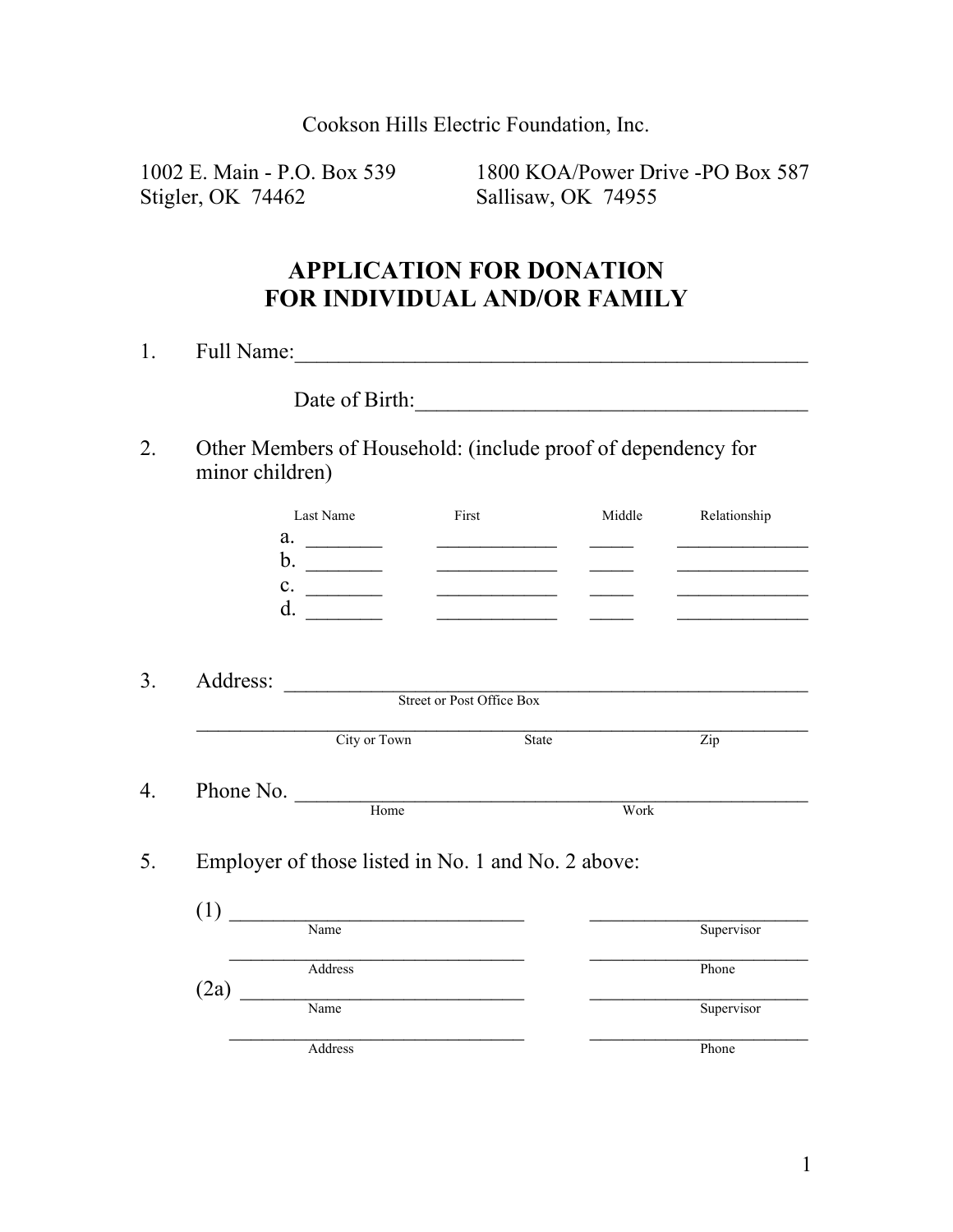| (2b) |         |            |
|------|---------|------------|
|      | Name    | Supervisor |
| (2c) | Address | Phone      |
|      | Name    | Supervisor |
| (2d) | Address | Phone      |
|      | Name    | Supervisor |
|      | Address | Phone      |

Reason for Request for Donation: (Include amount requested and specific 6. use of funds, list items and prices or attach copy of original estimates)

 $7.$ Is individual or family receiving any other form of assistance or aid for above stated request (donations, insurance, etc.)? Yes No

<u> 1989 - Johann John Harry Barbara, martin din 1980 - John Harry Barbara, martin din 1980 - John Harry Barbara</u>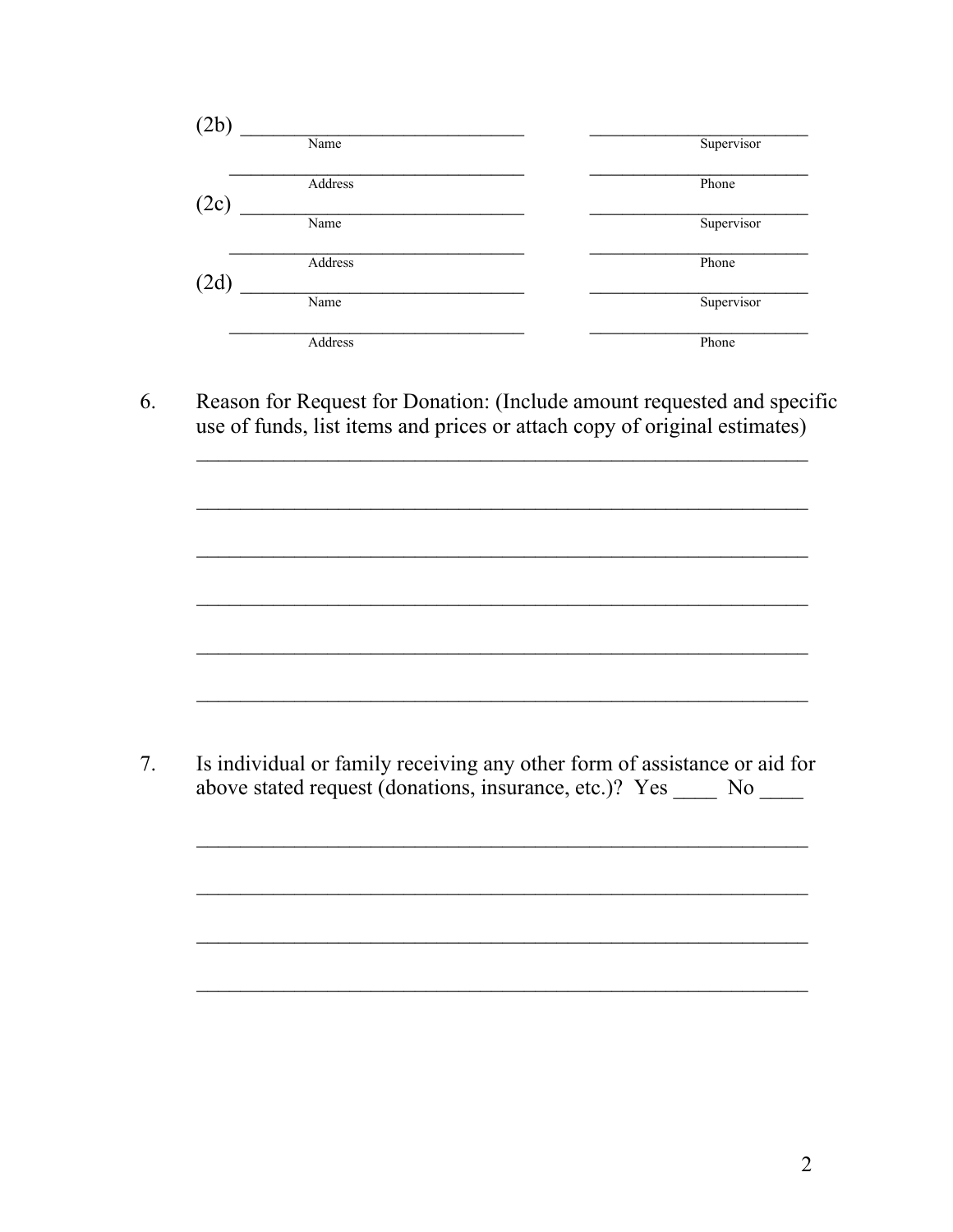| 8. | Statement of Financial Condition as of |         |
|----|----------------------------------------|---------|
|    |                                        |         |
|    | <b>ASSETS</b>                          | AMOUNTS |

| Cash               |                            |                    | \$                 |
|--------------------|----------------------------|--------------------|--------------------|
|                    | <b>Banking Institution</b> | Acct. No.          |                    |
|                    | <b>Banking Institution</b> | Acct. No.          | \$                 |
|                    | <b>Banking Institution</b> | Acct. No.          | \$                 |
| <b>Real Estate</b> |                            |                    | \$                 |
|                    | Partial or Wholly Owned    | County             | Market Value<br>\$ |
|                    | Partial or Wholly Owned    | County             | Market Value       |
|                    | Partial or Wholly Owned    | County             | \$<br>Market Value |
| Securities         |                            |                    | $\mathbb S$        |
|                    | Description                | Identification No. | Value<br>\$        |
|                    | Description                | Identification No. | Value              |
|                    | Description                | Identification No. | \$<br>Value        |

Other Receivables:

(State type: Personal Property, Loan Receivable, Auto, Life Insurance (Cash Value), Other Assets. Include description, account number, etc.)



TOTAL ASSETS  $\qquad \qquad$  \$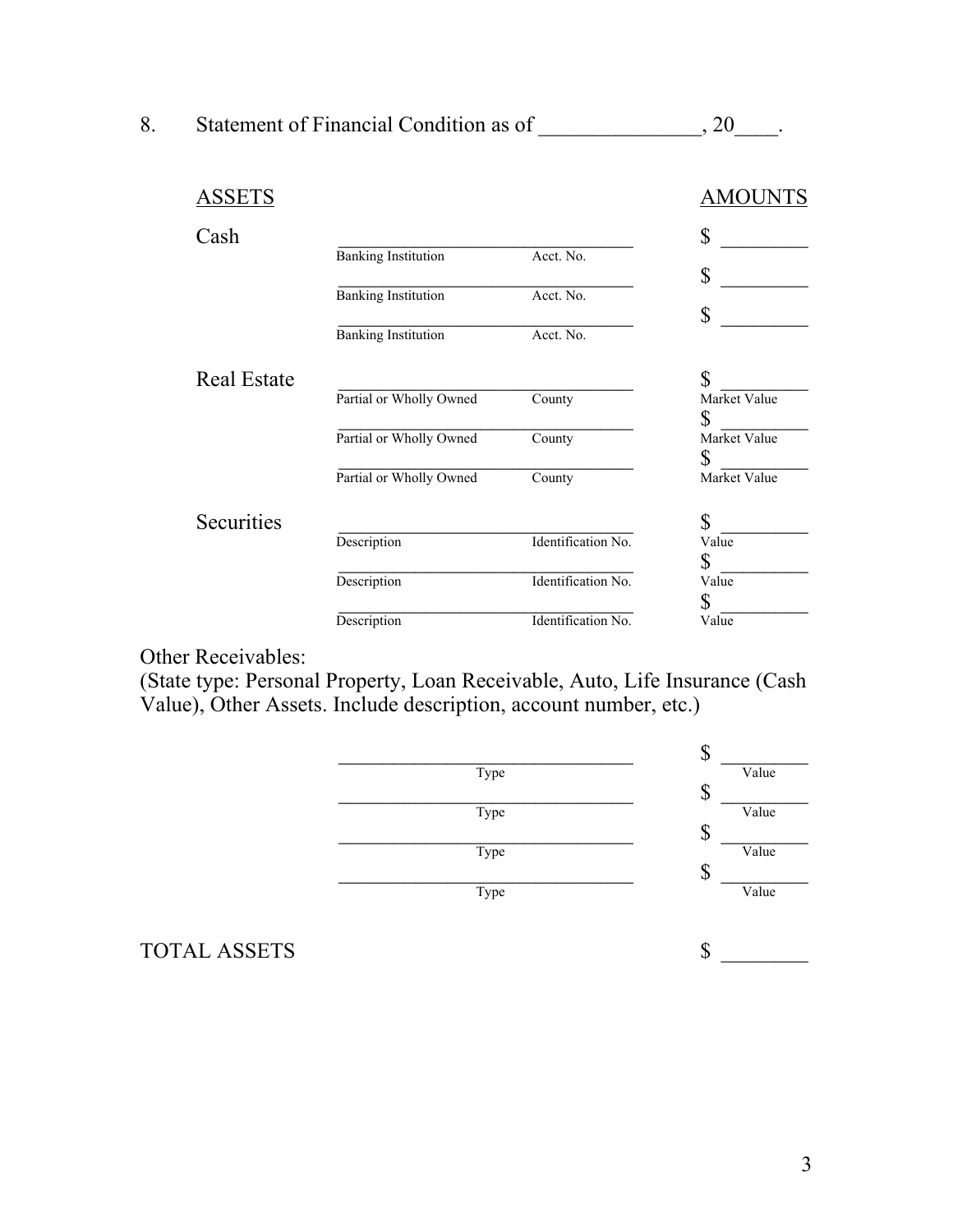# LIABILITIES AMOUNTS

| Notes Payable            |                     | $\mathbf{\hat{S}}$ |
|--------------------------|---------------------|--------------------|
|                          | Lender's Name       |                    |
|                          | Lender's Address    | \$                 |
|                          | Lender's Name       |                    |
|                          | Lender's Address    |                    |
|                          | Lender's Name       | $\mathbb S$        |
|                          | Lender's Address    |                    |
| Mortgage                 |                     | \$                 |
|                          | Mortgagor's Name    |                    |
|                          | Mortgagor's Address | \$                 |
|                          | Mortgagor's Name    |                    |
|                          | Mortgagor's Address | \$                 |
|                          | Mortgagor's Name    |                    |
|                          | Mortgagor's Address |                    |
| <b>TOTAL LIABILITIES</b> |                     | $\mathbb S$        |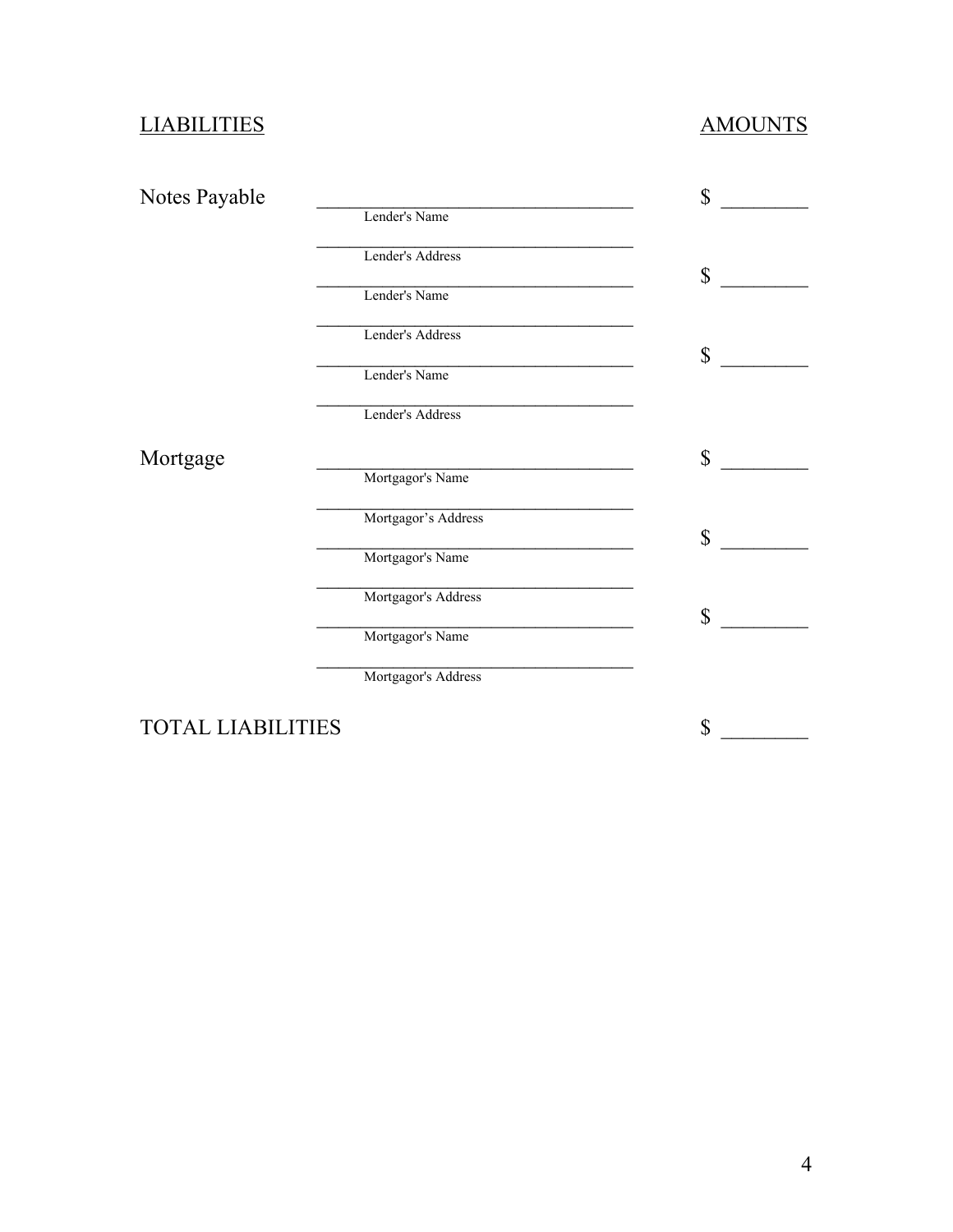## MONTHLY EXPENSES AMOUNTS

| Housing                | Mortgage Rent                                                                                                       | \$          |
|------------------------|---------------------------------------------------------------------------------------------------------------------|-------------|
| Food                   |                                                                                                                     | \$          |
| <b>Utilities</b>       | Electricity                                                                                                         | \$          |
|                        | Gas                                                                                                                 | \$          |
|                        | Telephone                                                                                                           | $\mathbb S$ |
| Transportation         | <b>Automobile Payments</b>                                                                                          | \$          |
|                        | Gasoline                                                                                                            | $\mathbb S$ |
| Insurance              | Medical                                                                                                             | \$          |
|                        | Life                                                                                                                | \$          |
|                        | Automobile                                                                                                          | $\mathbb S$ |
| Medical                | Doctors                                                                                                             | \$          |
|                        | Hospital                                                                                                            | \$          |
|                        | Medication                                                                                                          | \$          |
| <b>Charge Accounts</b> | <u> 1980 - Johann Barn, mars ann an t-Amhair an t-Amhair an t-Amhair an t-Amhair an t-Amhair an t-Amhair an t-A</u> | \$          |
| (Specify)              | the control of the control of the control of the control of the control of                                          | \$          |
|                        | the control of the control of the control of the control of the control of                                          | \$          |
|                        |                                                                                                                     | \$          |
| Loans (Specify)        | <u> 1990 - Johann John Stone, mars eta bainar eta erritmentala</u>                                                  | \$          |
|                        |                                                                                                                     | \$          |
|                        |                                                                                                                     | \$          |
| Taxes                  |                                                                                                                     | \$          |
|                        |                                                                                                                     | \$          |
|                        |                                                                                                                     | \$          |
|                        |                                                                                                                     | \$          |
| <b>Other Expenses</b>  |                                                                                                                     | \$          |
| (Specify)              |                                                                                                                     | \$          |
|                        |                                                                                                                     | \$          |
| TOTAL MONTHLY EXPENSES |                                                                                                                     | \$          |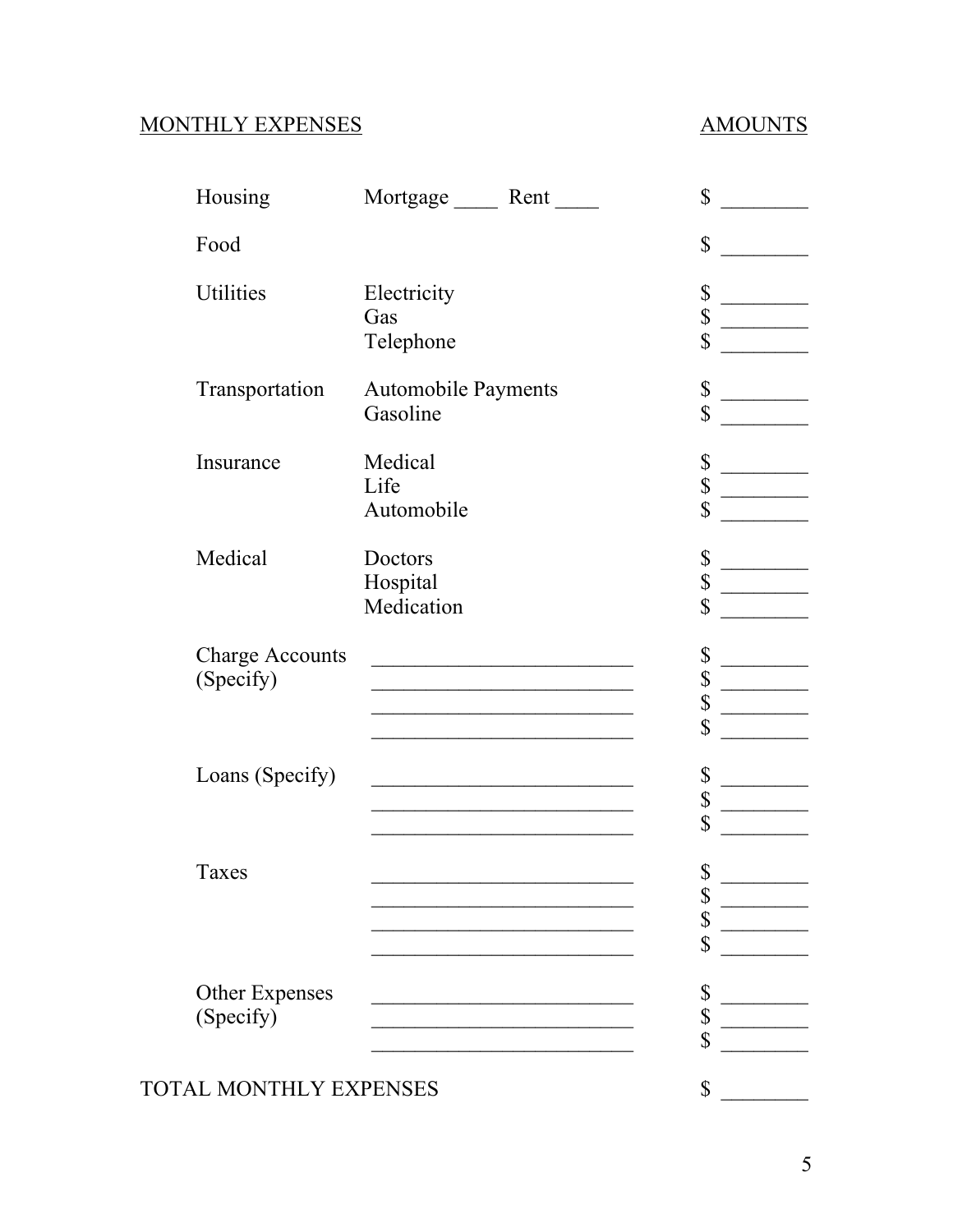### SOURCES OF MONTHLY INCOME AMOUNTS

| Salary                    |                                                     | \$          |
|---------------------------|-----------------------------------------------------|-------------|
|                           | Employer's Name<br>Bonus, Tips & Commissions        | \$          |
| Dividends & Interest      | <u> 1980 - Jan Sarajević, politik po</u>            | \$          |
| <b>Real Estate Income</b> |                                                     | \$          |
| Farm Income               |                                                     | \$          |
|                           | Other (please state: alimony, child support, other) |             |
|                           |                                                     | \$          |
|                           | Type<br>Type                                        | $\mathbb S$ |
|                           | Type                                                | $\mathbb S$ |
|                           | Type                                                | $\mathbb S$ |

9. Please list three references. (May not be a director or employee of Cookson Hills Electric Coop., Inc. or the Cookson Hills Electric Foundation, Inc.)

| Name           |      | Phone |     |  |
|----------------|------|-------|-----|--|
| <b>Address</b> | City | State | Zip |  |
| Name           |      | Phone |     |  |
| <b>Address</b> | City | State | Zip |  |
| Name           |      | Phone |     |  |
| Address        | City | State | Zip |  |